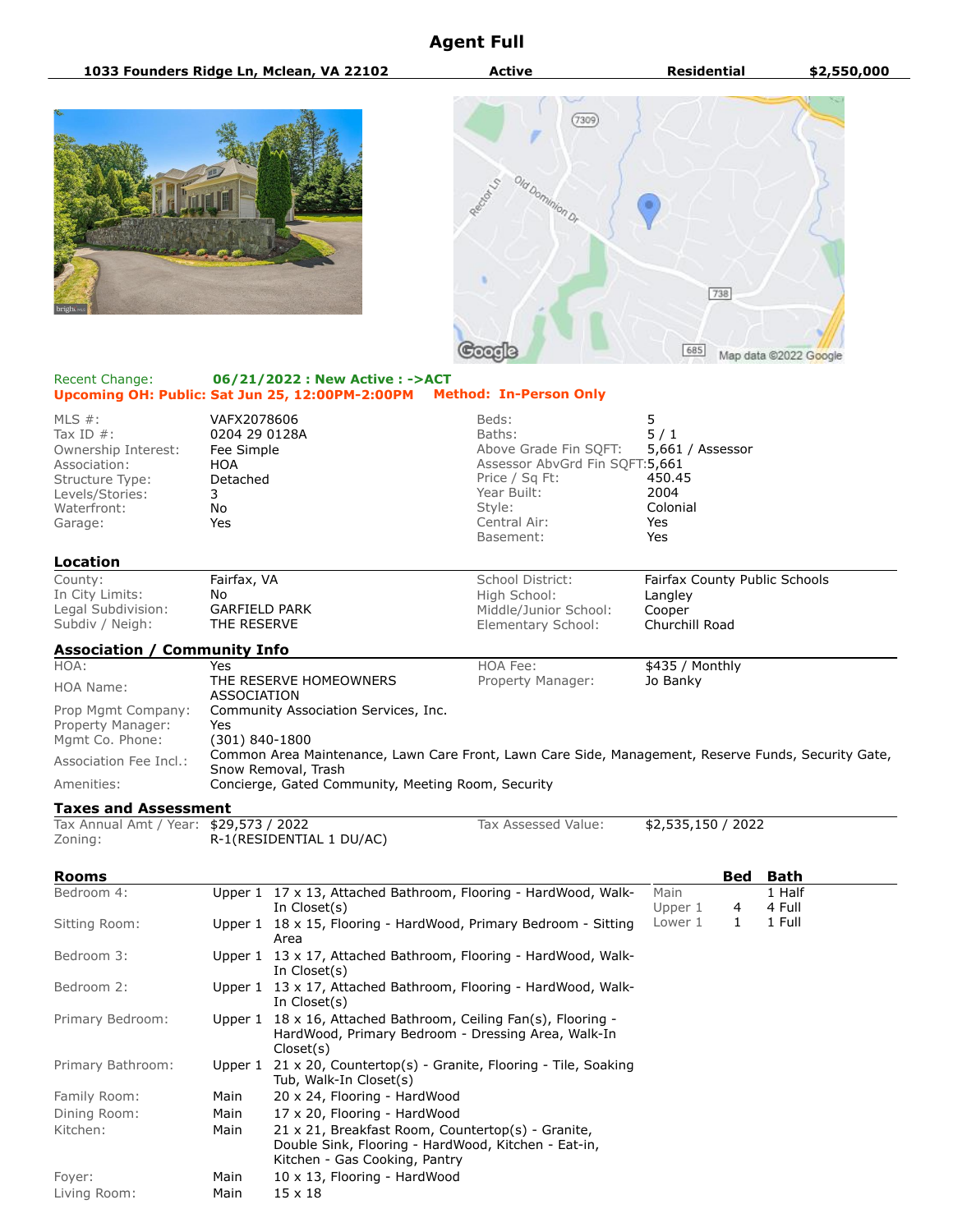| Breakfast Room:   | Main | 12 x 16, Flooring - HardWood                                                     |
|-------------------|------|----------------------------------------------------------------------------------|
| Sun/Florida Room: | Main | $11 \times 16$ , Fireplace - Gas, Flooring - Tile                                |
| Study:            | Main | 17 x 19, Flooring - HardWood                                                     |
| Laundry:          | Main | 9 x 9, Countertop(s) - Solid Surface, Flooring - Tile                            |
| Mud Room:         | Main | 8 x 11, Flooring - Tile                                                          |
| Bedroom 5:        |      | Lower $1 \times 17$ , Attached Bathroom, Flooring - Carpet, Walk-In<br>Closed(s) |
| Exercise Room:    |      | Lower $1 \t17 \times 17$ , Flooring - Carpet                                     |
| Recreation Room:  |      | Lower 1 21 x 51, Flooring - Carpet, Wet Bar                                      |
| Storage Room:     |      | Lower $1 \t15 \times 17$ , Flooring - Concrete                                   |
| Storage Room:     |      | Lower 1 25 x 38, Flooring - Concrete                                             |
| Media Room:       |      | Lower $1 \t15 \times 19$ , Flooring - Carpet                                     |
| Bonus Room:       |      | Lower 1 12 x 15, Flooring - Carpet                                               |

## **Building Info**

| Builder Model:                            | <b>STRATHMORE</b>                       | <b>Construction Materials:</b> | Brick, Combination             |
|-------------------------------------------|-----------------------------------------|--------------------------------|--------------------------------|
| Builder Name:                             | <b>GULICK</b>                           | Below Grade Unfin SOFT:        | 500 / Estimated                |
| Above Grade Fin SOFT: 5,661 / Assessor    |                                         | Flooring Type:                 | Carpet, Ceramic Tile, Hardwood |
| Below Grade Fin SOFT: 2,766 / Estimated   |                                         | Roof:                          | Shingle                        |
| Total Below Grade SQFT: 3,266 / Estimated |                                         |                                |                                |
| Total Fin SQFT:                           | 8,427 / Estimated                       |                                |                                |
| Total SQFT:                               | 8,927 / Estimated                       |                                |                                |
| Wall & Ceiling Types:                     | 2 Story Ceilings, 9Ft+ Ceilings,        |                                |                                |
|                                           | Cathedral Ceilings, Dry Wall, Vaulted   |                                |                                |
|                                           | Ceilings                                |                                |                                |
| <b>Foundation Details:</b>                | Concrete Perimeter                      |                                |                                |
| Basement Type:                            | Fully Finished, Heated, Outside         |                                |                                |
|                                           | Entrance, Rear Entrance, Walkout Stairs |                                |                                |
| Lot                                       |                                         |                                |                                |

| Lot Acres / SOFT: | 0.97a / 42084sf / Assessor | Road:<br>Lot Features: | City/County, Public<br>Landscaping, Private, Rear Yard,<br>SideYard(s) |
|-------------------|----------------------------|------------------------|------------------------------------------------------------------------|
| <b>Parking</b>    |                            |                        |                                                                        |

| Attached Garage - # of Spaces | Features: | Attached Garage, Garage Door Opener, Garage - Side |
|-------------------------------|-----------|----------------------------------------------------|
| <b>Total Parking Spaces</b>   |           | Entry, Oversized Garage                            |

## **Interior Features**

| <b>Interior Features:</b> | Attic, Breakfast Area, Carpet, Ceiling Fan(s), Chair Railings, Crown Moldings, Dining Area, Double/Dual<br>Staircase, Family Room Off Kitchen, Floor Plan - Open, Floor Plan-Traditional, Formal/Separate Dining Room,<br>Kitchen - Eat-In, Kitchen - Gourmet, Kitchen - Island, Kitchen - Table Space, Pantry, Primary Bath(s),<br>Recessed Lighting, Soaking Tub, Sprinkler System, Wet/Dry Bar, Window Treatments, Wood Floors;<br>Fireplace(s): 1, Fireplace - Glass Doors, Gas/Propane, Mantel(s), Stone; Built-In Microwave, Cooktop,<br>Dishwasher, Disposal, Dryer, Icemaker, Oven - Double, Oven - Wall, Range Hood, Refrigerator, Six Burner<br>Stove, Stainless Steel Appliances, Washer, Water Heater; Accessibility Features: None; 24 Hour Security,<br>Electric Alarm, Exterior Cameras, Monitored, Motion Detectors, Security Gate, Security System, Smoke<br>Detector; Door Features: Double Entry, French, Insulated, Six Panel; Window Features: Double Pane,<br>Insulated; Main Floor Laundry                                                                                                                                                                                                                                                                                                                                                                                                                                                                                                                                                                                                                                                                     |
|---------------------------|---------------------------------------------------------------------------------------------------------------------------------------------------------------------------------------------------------------------------------------------------------------------------------------------------------------------------------------------------------------------------------------------------------------------------------------------------------------------------------------------------------------------------------------------------------------------------------------------------------------------------------------------------------------------------------------------------------------------------------------------------------------------------------------------------------------------------------------------------------------------------------------------------------------------------------------------------------------------------------------------------------------------------------------------------------------------------------------------------------------------------------------------------------------------------------------------------------------------------------------------------------------------------------------------------------------------------------------------------------------------------------------------------------------------------------------------------------------------------------------------------------------------------------------------------------------------------------------------------------------------------------------------------------------------------------------|
| <b>Exterior Features</b>  |                                                                                                                                                                                                                                                                                                                                                                                                                                                                                                                                                                                                                                                                                                                                                                                                                                                                                                                                                                                                                                                                                                                                                                                                                                                                                                                                                                                                                                                                                                                                                                                                                                                                                       |
| <b>Exterior Features:</b> | Extensive Hardscape, Exterior Lighting, Lawn Sprinkler, Stone Retaining Walls, Street Lights; Patio(s); Pool:<br>No Pool                                                                                                                                                                                                                                                                                                                                                                                                                                                                                                                                                                                                                                                                                                                                                                                                                                                                                                                                                                                                                                                                                                                                                                                                                                                                                                                                                                                                                                                                                                                                                              |
| <b>Utilities</b>          |                                                                                                                                                                                                                                                                                                                                                                                                                                                                                                                                                                                                                                                                                                                                                                                                                                                                                                                                                                                                                                                                                                                                                                                                                                                                                                                                                                                                                                                                                                                                                                                                                                                                                       |
| Utilities:                | Cable TV Available, Natural Gas Available; Central A/C, Zoned; Cooling Fuel: Electric; Electric Service: 220<br>Volts, 60 Amp Service, Circuit Breakers, Generator, Underground; Heating: Forced Air, Zoned; Heating Fuel:<br>Natural Gas; Hot Water: Natural Gas; Water Source: Public; Sewer: Private Septic Tank; Internet Services:<br>Cable, Fiber Optic, Satellite                                                                                                                                                                                                                                                                                                                                                                                                                                                                                                                                                                                                                                                                                                                                                                                                                                                                                                                                                                                                                                                                                                                                                                                                                                                                                                              |
| <b>Remarks</b>            |                                                                                                                                                                                                                                                                                                                                                                                                                                                                                                                                                                                                                                                                                                                                                                                                                                                                                                                                                                                                                                                                                                                                                                                                                                                                                                                                                                                                                                                                                                                                                                                                                                                                                       |
| Agent:                    | This is your buyer's chance to make an offer on a beautiful home at an incredible price. This home can be<br>sold fully furnished with all of it's high-end furnishings, authentic Persian rugs, and wonderful artwork.                                                                                                                                                                                                                                                                                                                                                                                                                                                                                                                                                                                                                                                                                                                                                                                                                                                                                                                                                                                                                                                                                                                                                                                                                                                                                                                                                                                                                                                               |
| Public:                   | A Fabulous Find on Founders Ridge. Perched high on a premier lot in one of the National Capital Region's<br>most prestigious neighborhoods -- The Reserve in McLean. This Gulick Strathmore model commands<br>attention from passersby. And wait until you see the inside. It's perfect for everyday living and grand<br>entertaining. The handsome double hardwood doors welcome guests into the soaring two-story foyer, light<br>cascading from the windows above, and flanked by the embassy-sized dining room on the right. The elegant<br>formal powder room and private library are on your left. An expansive gourmet kitchen features a generous<br>center island, custom Decora cabinetry, professional appliances, polished granite countertops and borders a<br>bright breakfast room that leads to an inviting sunroom with a beautiful gas fireplace and stone surround. A<br>warm family room and graceful living room finish the main level. The owners suite consists of three distinct<br>areas: a spacious sitting room, tranquil sleeping space looking out onto the manicured rear yard, and an<br>indulgent owners suite bathroom with sizable dual walk-in closets. Three secondary bedrooms complete the<br>upper level, and all include ample walk-in closets and luxurious ensuite bathrooms. The vast walk-up lower<br>level includes a fun game room with a built-in wet bar, fully-equipped exercise room, theater room, a fifth<br>bedroom and an additional full bathroom. The Reserve is an exceptional estate community within a few<br>minutes of the Capital Beltway. The unsurpassed scale of this subdivision includes 168 luxury homes built by |